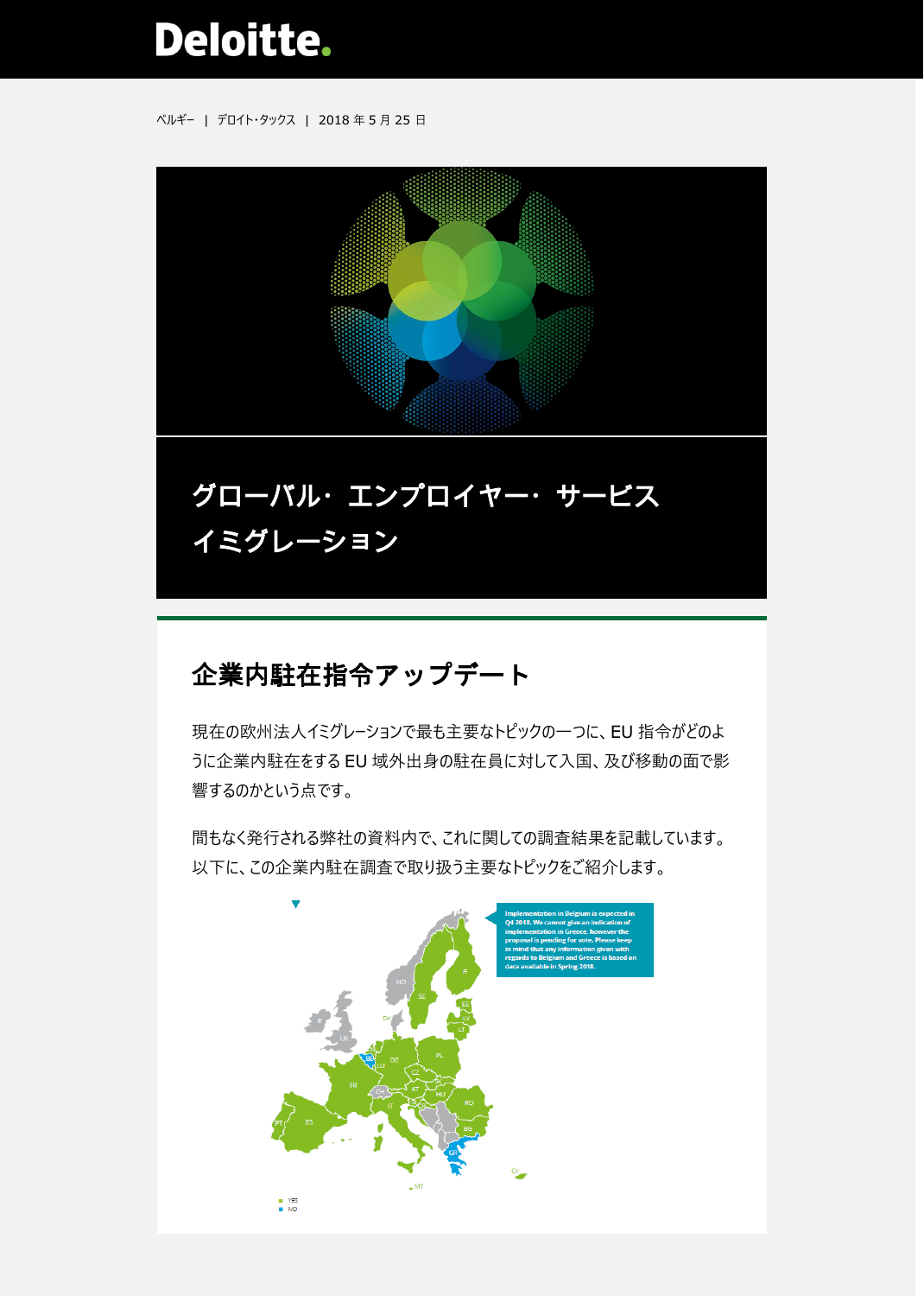企業内駐在 (ICT 指令) は、25 の加盟国 (デンマーク、アイルランド、英国は 不参加)によって 2016 年 11 月 29 日までに各国の法律に置き換えなければ なりませんでした。

25 か国のうち、ほぼ全ての国での実施が始まっていますが、ギリシャとベルギーで は、今年末の実施開始が予想されています。

### 背景

EU 域外の国籍者の企業内駐在という位置づけでの EU 加盟国内の移動に関 する共通の枠組みを設定する、企業内駐在欧州指令 (ICT 指令)は、2014 年に可決されました。

この ICT 指令は、EU ブルーカード、単一許可証等の以前の移民法調和 に向けた取り組みを補完する役割を持ちます。ICT 指令は、EU 域外か ら EU 加盟国内の同一グループ企業内に駐在するマネージャー、スペシ ャリスト、及び研修生の移動を容易にする目的で作られました。

## クライアント先での就労



通常、ICT 許可証は、他の同一グループ内の企業駐在の際に発行されます。多く のビジネスでは、クライアント先での業務がよく見られますが、この ICT 許可証で は、クライアント先で活動することも許可されています。

ただし、これがイミグレーションの観点から可能であっても、労働法の観点から見た場 合、非常に厳しいルールが適用されます。そのため、これに対する限定した、もしくは 追加の手続きを行うことが求められます。

#### 近日発行の弊社調査

この調査では、所要時間、主要な条件、給与レベルや上記される点等に関して考 察します。

また、この調査結果は欧州法人イミグレーションに関する最近の改正や今後の予 測を扱う EU ウェビナーでも取り上げます。